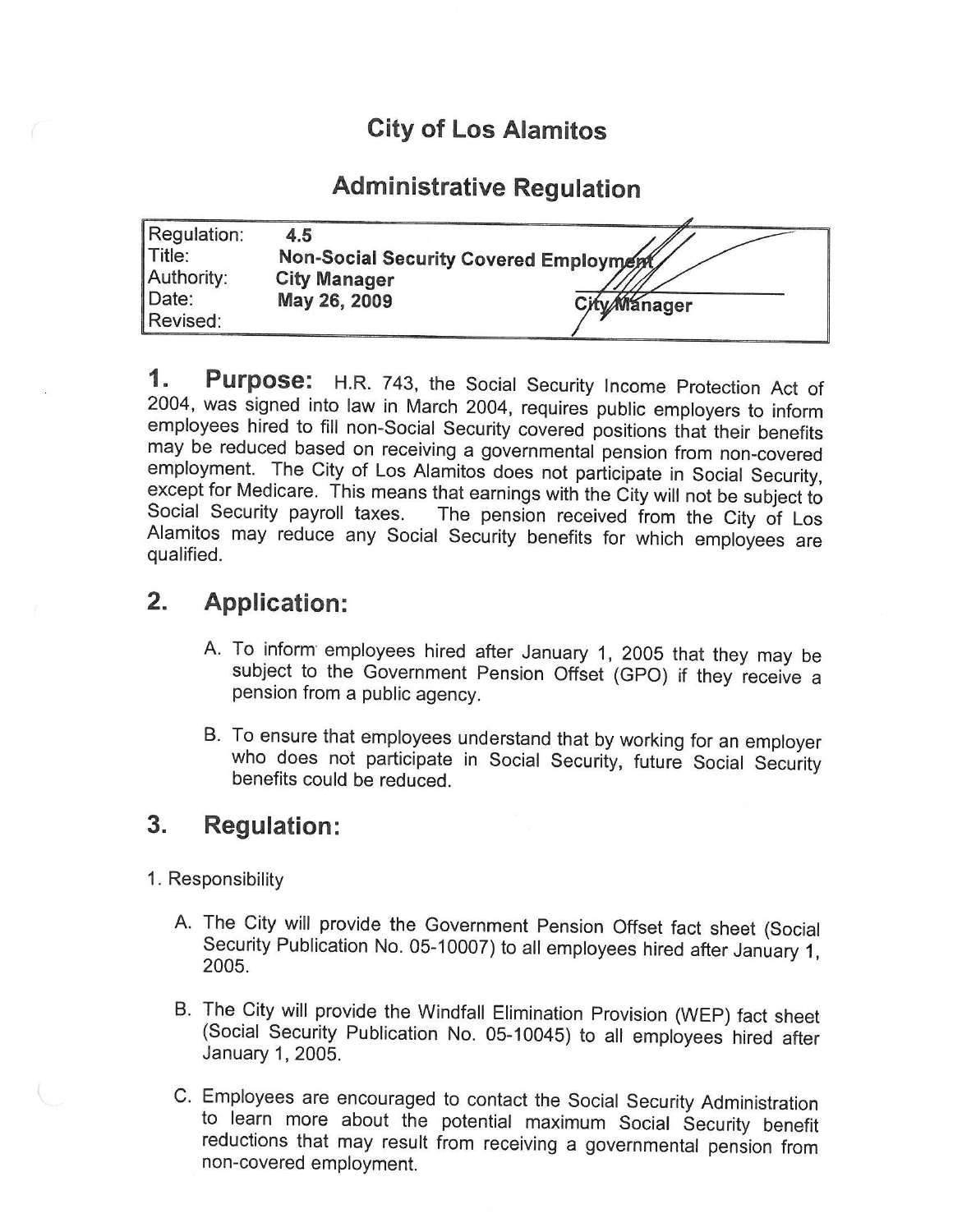Information about the GPO and WEP is available at local Social Security Administration offices, the Social Security Administration website, www.socialsecurity.gov.

2. Procedure

Benefits may be reduced in one of two ways:

- A. One is the Government Pension Offset and applies to employees who receive a government pension and are eligible for Social Security benefits as <sup>a</sup> spouse or widow(er). The pension received from the City of Los Alamitos may reduce any Social Security benefits for which they are qualified.
- B. The Windfall Elimination Provision is similar in that it affects how the amount of retirement or disability benefits are calculated if employees receive a pension from employment where Social Security taxes were not deducted from pay.